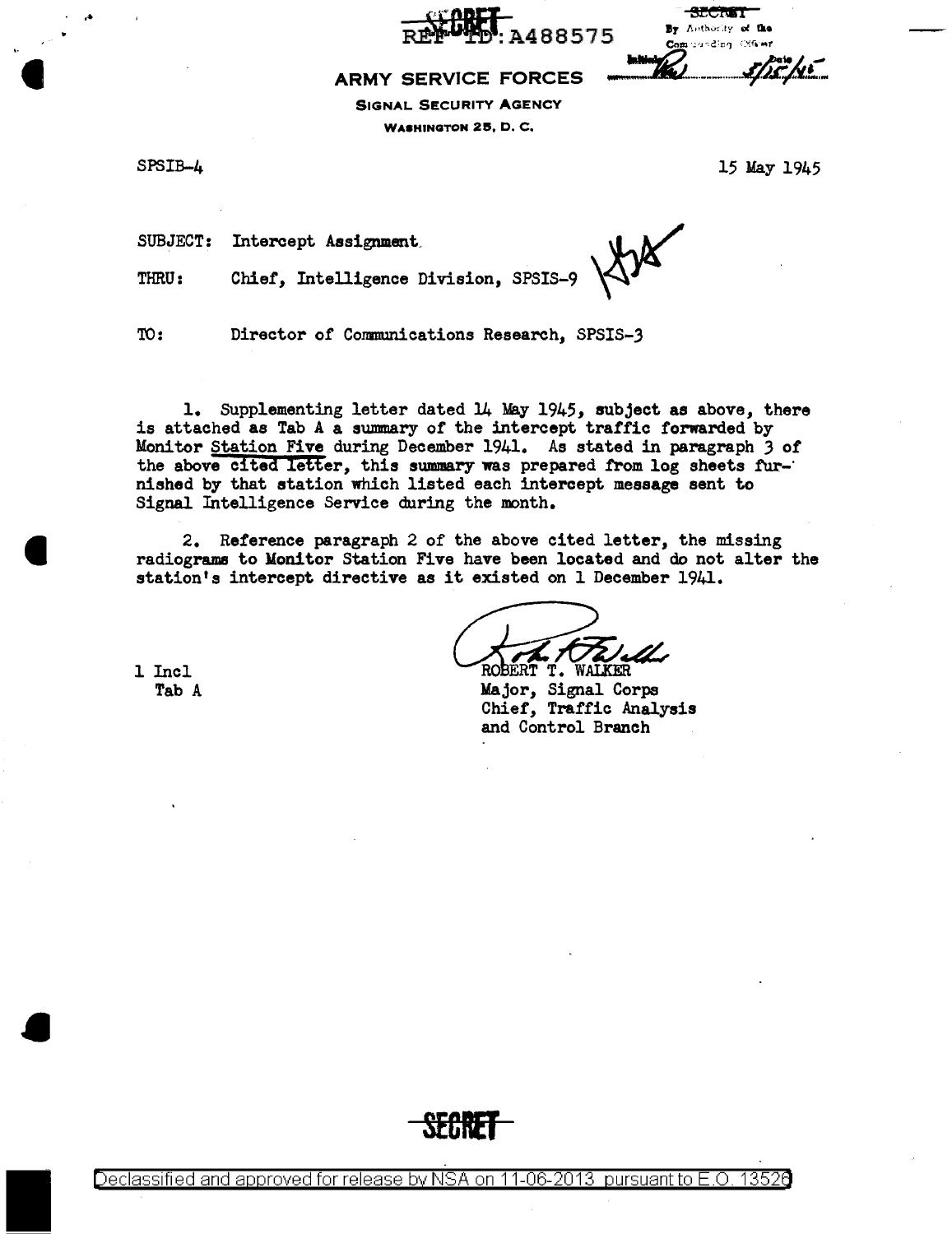$\mathcal{B} + \mathcal{A} \preceq \mathcal{C} \triangleright \mathcal{C}$ 

SEEP-1D: A488575 TAB "A"

### International Point-to-Point

J.

 $\bullet$  .

 $\Delta$ 

 $\sim$ 

| <b>Sending Station</b> | <u>Call</u>                                    | <b>Receiving Station</b> | Type of Traffic                                                                                                                      |
|------------------------|------------------------------------------------|--------------------------|--------------------------------------------------------------------------------------------------------------------------------------|
| Bandoeng               | <b>PLG</b><br>PLG3<br><b>PLY</b><br><b>PMA</b> | Osaka                    | Japanese Diplomatic                                                                                                                  |
| Bangkok                | HSP6                                           | Berlin                   | French Diplomatic<br>German Diplomatic<br>German Military Attache<br>Italian Diplomatic<br>Thailand Diplomatic                       |
| Bangkok                | HSE3<br>HSP <sub>2</sub><br>HSP6               | Osaka                    | Commercial<br>German Diplomatic<br>Japanese Diplomatic<br>Japanese Military Attache<br>Japanese Naval Attache<br>Thailand Diplomatic |
| Bangkok                | HSP6                                           | Rome                     | German Diplomatic<br>Italian Diplomatic                                                                                              |
| Berlin                 | DFN<br>DGO                                     | Hsinking                 | German Diplomatic<br>Manchukuoan Diplomatic                                                                                          |
| Berlin                 | DGO                                            | Shanghai                 | German Diplomatic                                                                                                                    |
| Berlin                 | <b>DFP</b><br><b>DFT</b>                       | Tokyo                    | German Diplomatic<br>Japanese Diplomatic<br>Japanese Military Attache<br>Japanese Naval Attache                                      |
| <b>Buenos Aires</b>    | LQB4<br>LQE                                    | Tokyo                    | German Diplomatic<br>Italian Diplomatic<br>Japanese Diplomatic<br>Japanese Military Attache<br>Japanese Naval Attache                |
| Hsinking               | JMO2<br><b>TDH</b>                             | Berlin                   | Commercial<br>German Diplomatic<br>Thailand Diplomatic                                                                               |
| Osaka                  | <b>JAF</b><br><b>JAG</b>                       | Bandoeng                 | Japanese Diplomatic<br>Japanese Military Attache                                                                                     |
| <b>Osaka</b>           | JAJ<br><b>JNB</b>                              | <b>Kabul</b>             | Afghanistan Diplomatic<br>Japanese Diplomatic                                                                                        |

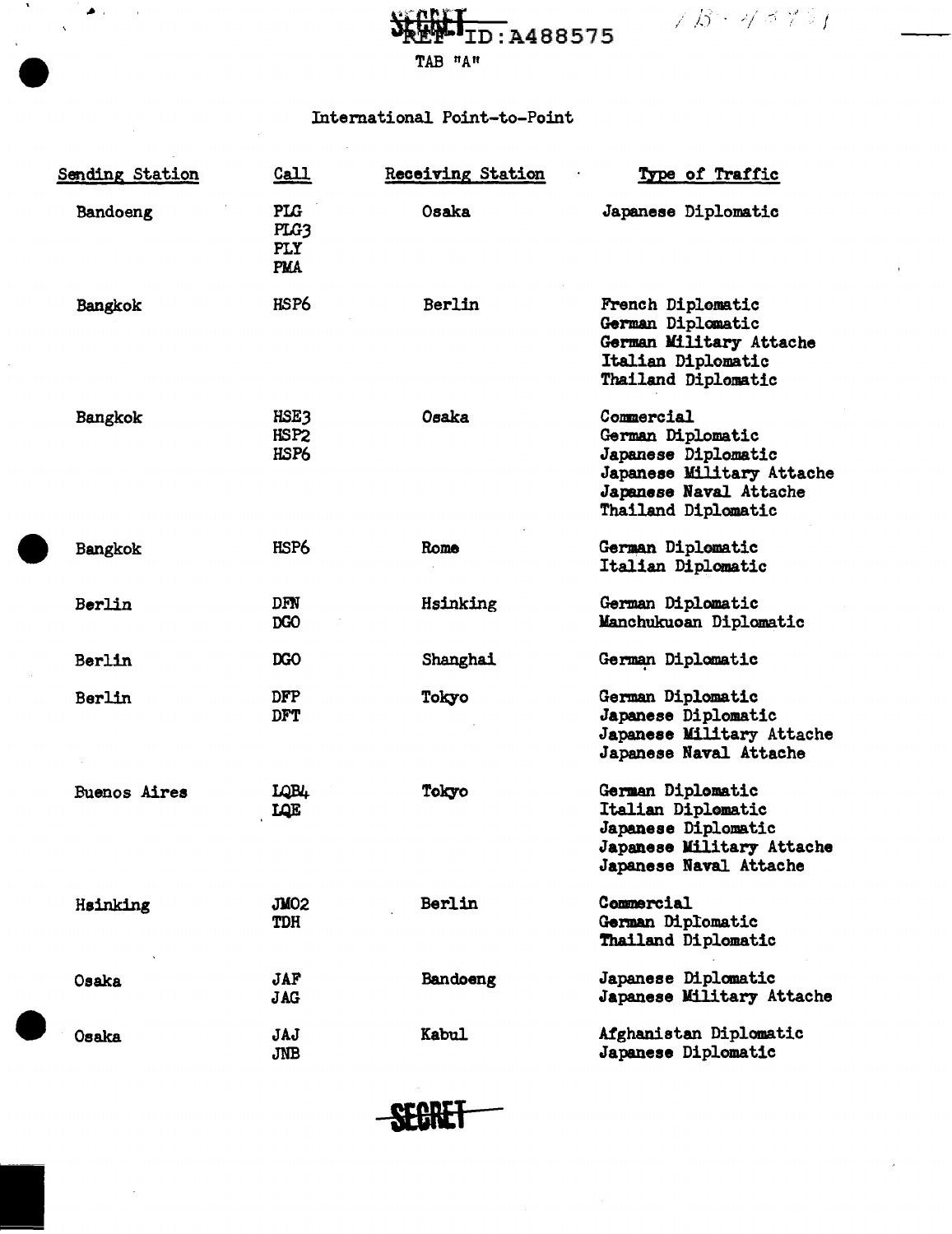# **CCORET**<br>REFULTD:A488575

## International Point-to-Point (cont'd)

e

| <b>Sending Station</b> | Call                                                                                                                | <b>Receiving Station</b> | Type of Traffic                                                                                                                                                                                                 |
|------------------------|---------------------------------------------------------------------------------------------------------------------|--------------------------|-----------------------------------------------------------------------------------------------------------------------------------------------------------------------------------------------------------------|
| Osaka                  | <b>JNB</b>                                                                                                          | London                   | Japanese Diplomatic<br>Japanese Naval Attache                                                                                                                                                                   |
| Osaka                  | JAJ<br>JNS <sub>2</sub><br>JNS4                                                                                     | Saigon                   | German Diplomatic<br>Japanese Diplomatic<br>Vichy French Diplomatic                                                                                                                                             |
| Osaka                  | JNA<br>JNB<br><b>JNL</b>                                                                                            | Stockholm                | Japanese Diplomatic<br>Japanese Military Attache                                                                                                                                                                |
| Osaka/Tokyo            | <b>JAI</b><br>JAJ<br>JAQ<br>JNS2<br>JUJ                                                                             | Bangkok                  | French Diplomatic<br>German Diplomatic<br>Italian Diplomatic<br>Japanese Diplomatic<br>Japanese Military Attache<br>Japanese Naval Attache<br>Thailand Diplomatic                                               |
| Osaka/Tokyo<br>٠       | JAJ<br><b>JNA</b><br><b>JNB</b><br>JNE<br>JNL<br><b>JNO</b><br><b>JNP</b><br>JUI<br><b>JUJ</b><br>JUL<br><b>JUM</b> | Berlin                   | Finnish Diplomatic<br>German Diplomatic<br>German Naval Attache<br>Japanese Diplomatic<br>Japanese Military Attache<br>Japanese Naval Attache<br>Spanish Diplomatic                                             |
| Osaka/Tokyo            | JAI<br><b>JUF</b><br>JUJ<br><b>JUM</b>                                                                              | Rio de Janeiro           | Japanese Diplomatic<br>Japanese Military Attache<br>Japanese Naval Attache                                                                                                                                      |
| : Osaka/Tokyo          | JNL<br>$.$ JNO<br><b>JNP</b><br>JUF<br>JUI<br>JUJ<br>JUL                                                            | Rome                     | Commercial<br>Italian Diplomatic<br>Italian Military Attache<br>Japanese Diplomatic<br>Japanese Military Attache<br>Japanese Naval Attache<br>Portuguese Diplomatic<br>Spanish Diplomatic<br>Vatican Diplomatic |
| Rio de Janeiro         | PPM                                                                                                                 | <b>Buenos Aires</b>      | Japanese Diplomatic                                                                                                                                                                                             |

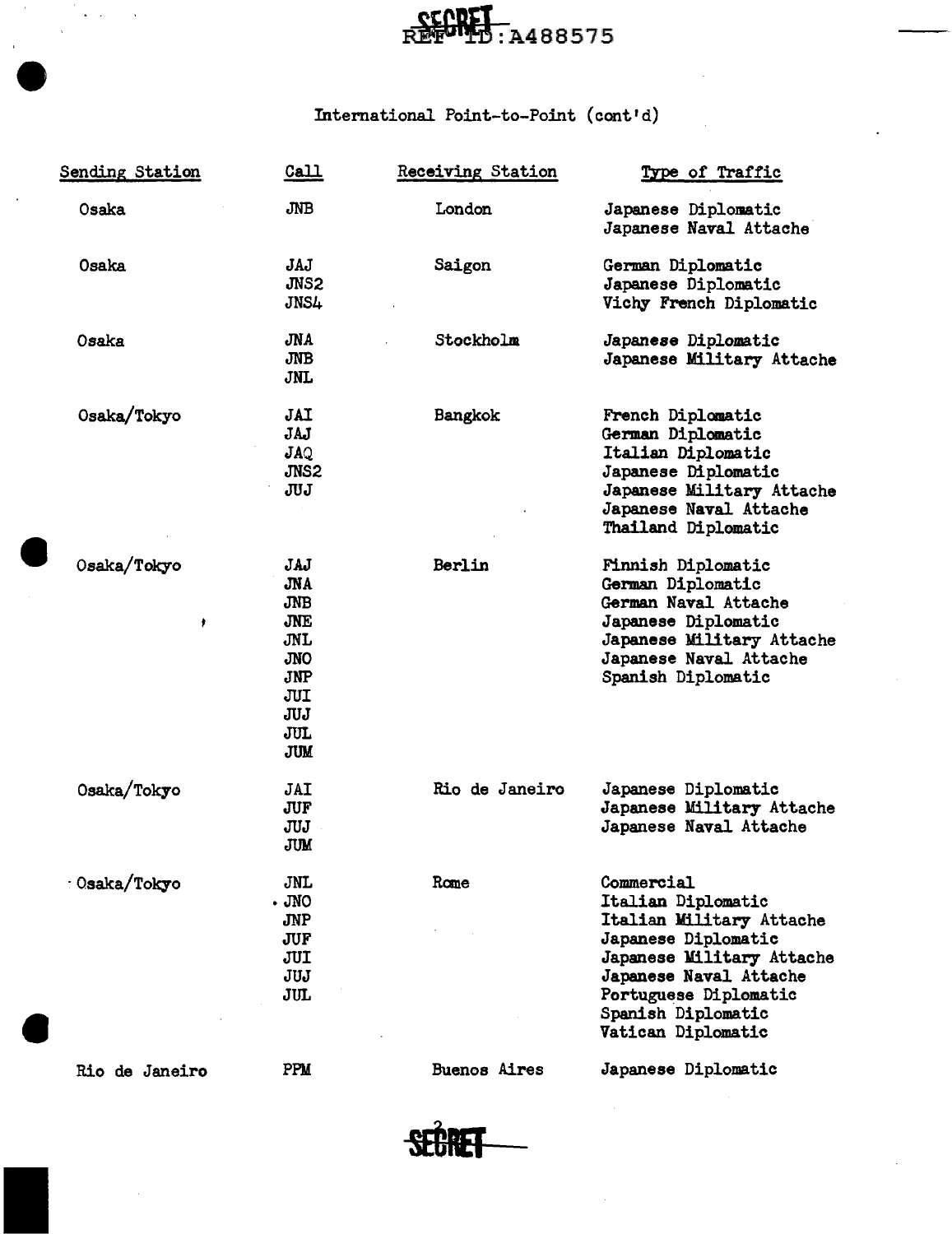## --fifilyn:A488575

## International Point-to-Point (cont'd)

**e** 

| Sending Station | $\underline{\mathtt{Call}}$            | <b>Receiving Station</b> | Type of Traffic                                                                                                          |
|-----------------|----------------------------------------|--------------------------|--------------------------------------------------------------------------------------------------------------------------|
| Rio de Janeiro  | PPM<br>PPQ<br><b>PUS</b>               | Tokyo                    | German Diplomatic<br>Japanese Diplomatic                                                                                 |
| Saigon          | ---                                    | Osaka                    | Japanese Diplomatic                                                                                                      |
| Santiago        | <b>CEQ</b>                             | Berlin                   | German Diplomatic                                                                                                        |
| Santiago        | CEA <sub>2</sub>                       | Rio de Janeiro           | Japanese Diplomatic                                                                                                      |
| Santiago        | CEA <sub>2</sub>                       | Tokyo                    | Japanese Diplomatic                                                                                                      |
| Tokyo           | <b>JNO</b><br>JNP<br>JUI<br>JUJ<br>JUL | Geneva/Berne             | German Diplomatic<br>Japanese Diplomatic<br>Swiss Diplomatic<br>Vichy French Diplomatic<br>Vichy French Military Attache |
| Tokyo           | <b>JUF</b>                             | <b>Buenos Aires</b>      | Japanese Diplomatic                                                                                                      |
| Tokyo           | <b>JJS</b>                             | Hankow                   | Commercial                                                                                                               |
| Tokyo           | <b>JYY</b>                             | Mexico                   | Japanese Diplomatic                                                                                                      |
| Tokyo           | <b>JNO</b><br><b>JNP</b><br>JUW        | MOSCOW                   | Japanese Diplomatic                                                                                                      |
| Tokyo           | <b>JUF</b>                             | Santiago(Chile)          | Japanese Military Attache                                                                                                |
| Tokyo           | <b>JUM2</b>                            | Shanghai                 | German Diplomatic<br>Italian Diplomatic                                                                                  |

3 **BRET**